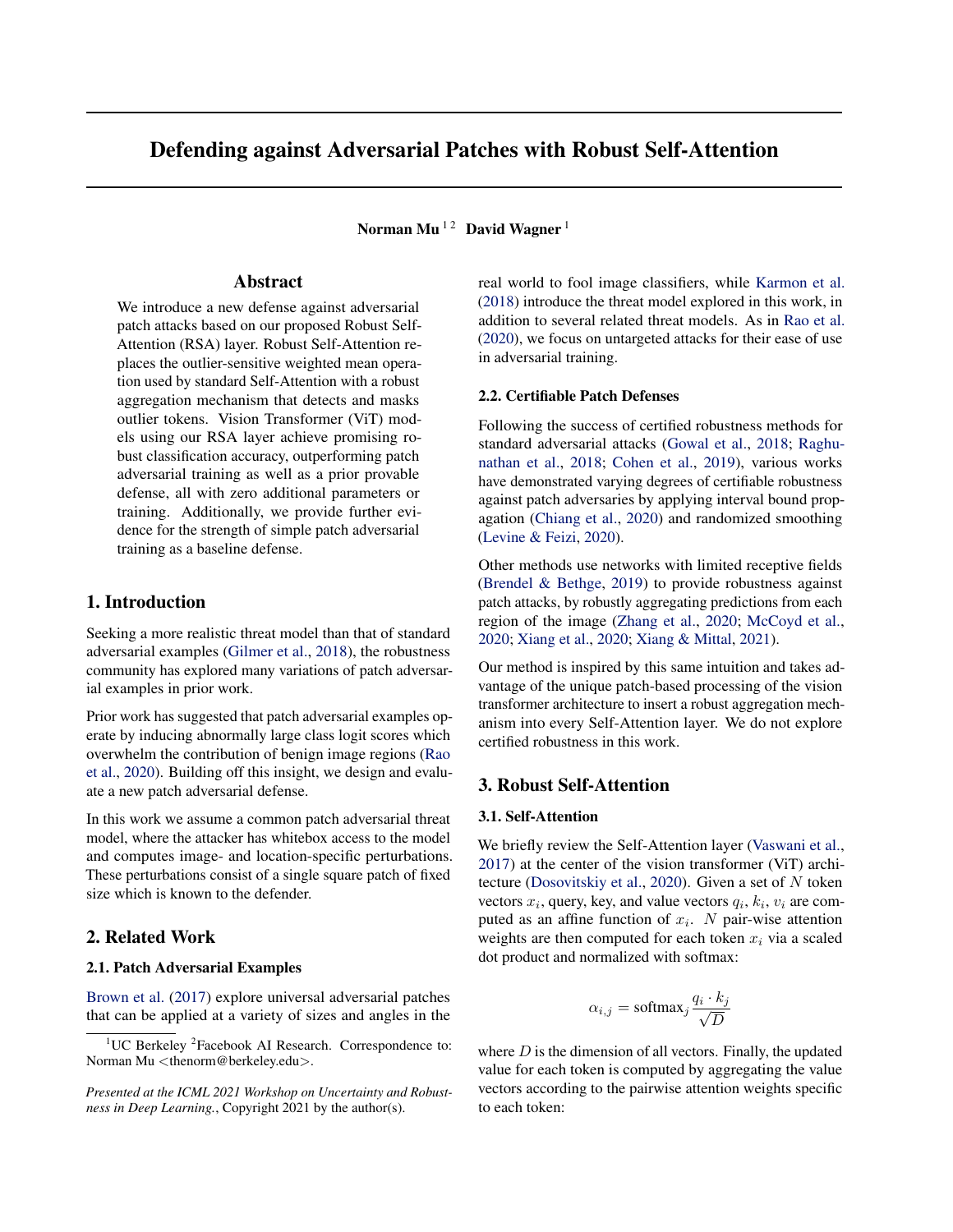$$
z_i = \sum_{i=1}^N \alpha_{i,j} v_j
$$

The Self-Attention layer can be applied multiple times per Transformer layer in parallel with different weights to form *Multi-headed* Self-Attention, which is analogous to applying multiple convolutional filters per layer of a convolutional neural network.

#### 3.2. Vision Transformer

The Vision Transformer (ViT) architecture [\(Dosovitskiy](#page-4-0) [et al.,](#page-4-0) [2020\)](#page-4-0) adapts transformer networks [\(Vaswani et al.,](#page-4-0) [2017\)](#page-4-0) to images. To perform image classification, the input image is first split into a set of contiguous, non-overlapping square patches (generally  $16 \times 16$ px). Each patch is treated as a token for the attention mechanism.

Each internal layer of the vision transformer consists of a Multi-headed Self-Attention layer applied to these tokens, then a two-layer neural network is used to update the value of each token. We apply a final classification layer to the value of a particular token after the last Transformer layer to compute the class logits. We refer the reader to the original ViT paper [\(Dosovitskiy et al.,](#page-4-0) [2020\)](#page-4-0) for further details. The intuition is that each token contains information about a spatially localized region of the image, which we use in our defense against patch attacks.

#### 3.3. Robust Aggregation



Figure 1. An illustration of the proposed Robust Self-Attention (RSA) layer, which replaces the weighted mean operation in Self-Attention with a robust aggregation mechanism (RAG).

The final aggregation step in Self-Attention consists of a weighted mean across tokens, which is sensitive to outliers and therefore susceptible to adversarial manipulation. We propose the Robust Self-Attention layer, shown in Figure 1. RSA switches the weighted mean operation with a robust aggregation mechanism we call RAG, and can be used as a drop-in replacement for Self-Attention layers in the ViT network without any finetuning or additional modification.

Single suspicious token. First, we address the simplified

setting in which only a single token lies within the window of the adversarial patch. Define the anomaly score of an image token as the  $L_2$  distance between the token's value vector and the mean of all value vectors corresponding to image tokens (excluding the first classification token). The image token with the highest anomaly score is presumed untrustworthy and its value vector is replaced with the mean value vector. All attention weights associated with the untrustworthy token are replaced with a value of  $1/N$ , where N is the total number of ViT tokens.

Multiple suspicious tokens. In practice, it is possible for multiple ViT patches to fall within the window of a single adversarial patch if the adversarial patch straddles the border between two or more ViT patches. RAG accounts for this by leveraging the spatial contiguity of the adversarial patch, assuming knowledge of the maximum adversarial patch size. We define the anomaly score  $s$  of a window  $w$  as the average anomaly score of all tokens within the extent of w.

Now, the window  $w^*$  with the highest anomaly score is presumed untrustworthy and all vectors and weights corresponding to tokens within  $w^*$  are masked. In practice, we need only to consider the set of windows covering unique sets of ViT patches. Computing the window anomaly scores can be implemented efficiently as an average pooling operation on the 2D grid of token anomaly scores.

Pseudocode for a single-headed version of RSA is given in Algorithm [1.](#page-2-0) To accommodate multi-headed attention, we average the anomaly scores across attention heads and select the image token with the greatest overall anomaly score.

Adversarial patch sizes. We note here that Robust Self-Attention requires a single hyperparameter specifying the size of the adversarial patches, which our threat model assumes knowledge of. This in turn determines how many contiguous image tokens are masked out by the RAG mechanism. When evaluating on adversarial patches of size 0, i.e. clean images, RSA is equivalent to standard Self-Attention as no patches are masked out. If more image tokens than necessary are masked out, for instance when we assume a non-zero adversarial patch size on clean images, accuracy will suffer.

## 4. Methods

#### 4.1. Dataset

We evaluate all methods on a random 100-class subset of ImageNet which we refer to as ImageNet-100. Training is performed on all 127k images, while accuracy is evaluated on 512 randomly sampled images from the 100 classes. Both training and evaluation are performed at the standard image size of 224px.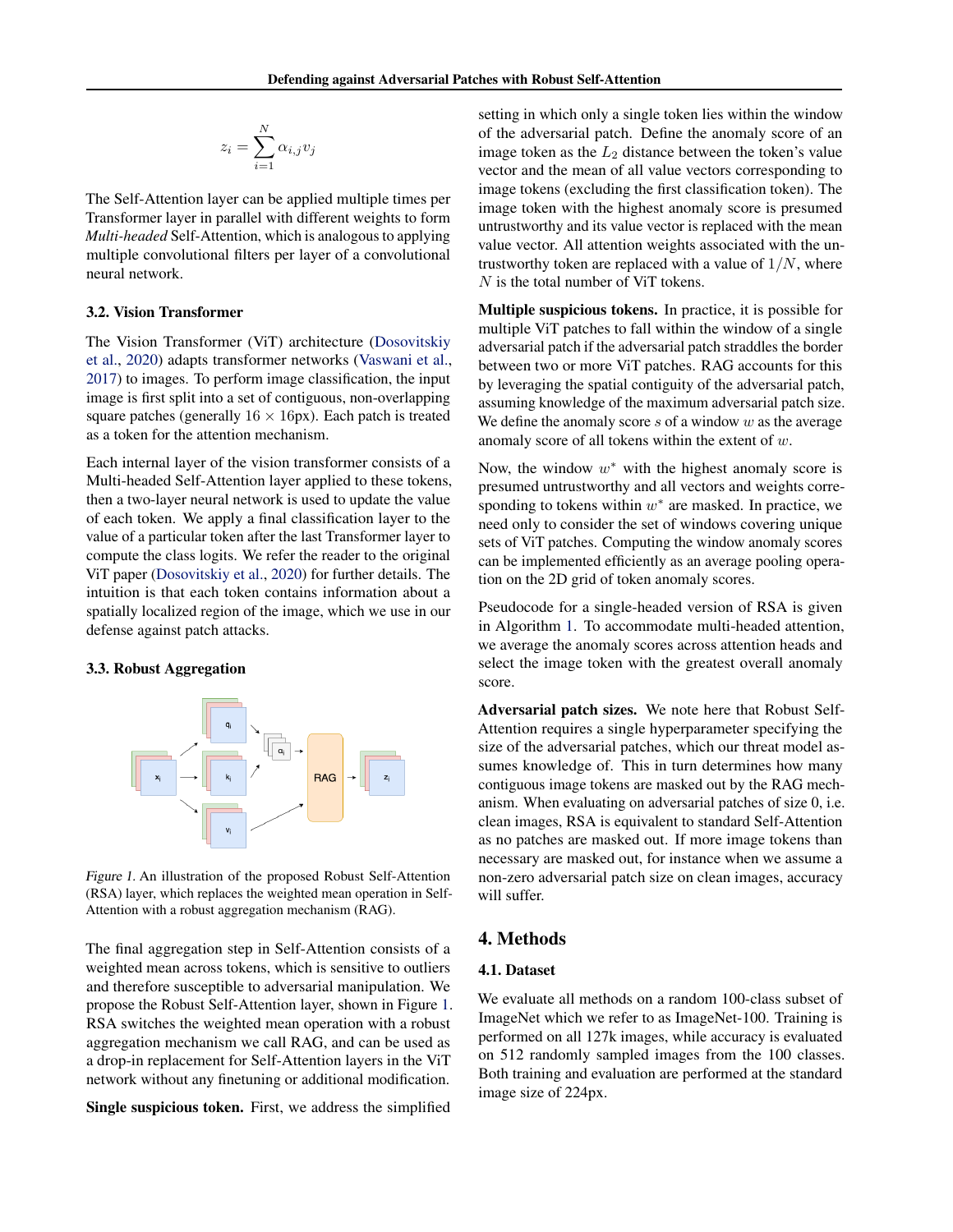<span id="page-2-0"></span>Algorithm 1 Pseudocode for single-headed Robust Self-Attention.

**input** tokens  $\{x_i\}$ , linear layers Q, K, V, the set of sliding windows  $W$ , number of tokens  $N$ , and token dimension D output tokens  $\{z_i\}$ 

function ROBUSTSELFATTENTION for each  $1 \leq i \leq N$  do  $q_i, k_i, v_i \leftarrow Q(x_i), K(x_i), V(x_i)$ end for for each  $1 \leq i, j \leq N$  do  $\alpha_{i,j} \leftarrow \text{SoftMAX}_j q_i \cdot k_j /$ √ D end for return RAG( $\{v_i\}$ ,  $\{\alpha_{i,j}\}$ ) end function **input** values  $\{v_i\}$ , attention weights  $\{\alpha_{i,j}\}$ output tokens  $\{z_i\}$ function RAG  $\mu \leftarrow \text{MEAN}_{2 \leq i \leq N}(v_i)$ for each  $w \in \overline{W}$  do  $s(w) \leftarrow \sum_{i \in w} ||v_i - \mu||_2$ end for  $w^* \leftarrow \text{ARGMAX}_\mathcal{W} s(w)$ for all  $i \in w^*$  do  $v_i, \alpha_{*,i} \leftarrow \mu, \frac{1}{N}$ for each  $1\leq i\leq N$  do  $z_i \leftarrow \sum_j \alpha_{i,j} \cdot v_j$ end for return  $\{z_i\}$ end function

### 4.2. Patch Adversaries

Existing untargeted  $L_{\infty}$  attacks can be easily adapted for patch attacks by fixing  $\epsilon = 255/255$ , scaling up the attack step size, and applying the adversarial perturbation  $\delta$  to an image  $x$  with

 $x_{adv} = m \odot \delta + (1 - m) \odot x,$ 

where  $\odot$  indicates element-wise multiplication and m is a binary mask indicating where the patch is active [\(Rao et al.,](#page-4-0) [2020\)](#page-4-0).

Training. We apply adversarial training, with PGD patch attack [\(Kurakin et al.,](#page-4-0) [2017;](#page-4-0) [Madry et al.,](#page-4-0) [2018\)](#page-4-0). The attack, which we call PatchPGD, uses 10 steps of PGD and a fixed step size of 0.25, using basic SGD without momentum for optimization. A single patch location within the image extent is randomly sampled for each image during training, and a single patch size is randomly sampled from  $U[10, 50]$ for each training batch.

Evaluation. We evaluate the robustness of all models using the more powerful AutoPGD (DLR) attack, taken from AutoAttack [\(Croce & Hein,](#page-4-0) [2020\)](#page-4-0). This attack, which we

call PatchAutoPGD, uses the standard AutoPGD parameters: 100 steps with an adaptive step size, optimized using SGD with momentum. PatchAutoPGD is evaluated at evenlyspaced patch locations along a grid with stride 20, following [Zhang et al.](#page-4-0) [\(2020\)](#page-4-0). Consequently, 10px and 20px patches are evaluated at 121 locations, 30px and 40px patches at 100 locations, and 50px patches at 81 locations.

#### 4.3. Models

Undefended models. We use ResNet-50 [\(He et al.,](#page-4-0) [2016\)](#page-4-0) as a baseline convolutional network. Our vision transformer uses the DeiT-small model [\(Touvron et al.,](#page-4-0) [2020\)](#page-4-0), which we refer to as ViT-small in order to emphasize the architecture over the training details. Both models have a similar number of parameters: 23M params for ResNet-50 and 22M params for ViT-small.

We adapt a pre-trained network, trained on the full ImageNet dataset, to our 100-class subset by replacing the original 1000-way linear layer  $L$  with a constructed 100-way linear layer  $L'$ . The weight matrix of  $L'$  consists of the submatrix of L's weight matrix corresponding to the 100 classes of interest. The bias vector is similarly cut down to size, and all other weights are left unchanged.

Adversarially trained models. We evaluate the effectiveness of adversarial training at defending against patch attacks. Our adversarially trained models are initialized with weights from an undefended model and finetuned for 40 epochs with a batch size of 512 against PatchPGD. ResNet-50 is trained using momentum SGD with learning rate 0.1, momentum 0.9, and weight decay 5e-5. ViT-small is trained using AdamW with a learning rate of 5e-6 and weight decay of 5e-3. The learning rate is dropped by  $10\times$  halfway through training, at 20 epochs.

Robust Self-Attention models. Our proposed method consists of directly replacing the Self-Attention layers in ViT with Robust Self-Attention layers without any additional modifications. This can be performed on both undefended models as well as models already trained against a patch adversary, and we evaluate both. As discussed above, RSA uses the known adversarial patch size to determine how many image tokens to mask out during inference.

Clipped BagNet. We also evaluate Clipped BagNet [\(Zhang](#page-4-0) [et al.,](#page-4-0) [2020\)](#page-4-0), which clips per-patch BagNet-33 [\(Brendel &](#page-4-0) [Bethge,](#page-4-0) [2019\)](#page-4-0) predictions using  $tanh(0.01x - 1)$ , before averaging into a single global prediction.

## 5. Results

As shown in Table [1,](#page-3-0) patch adversarially trained ViT-small exhibits much lower robust accuracy at all attack sizes compared to patch adversarially trained ResNet-50. The un-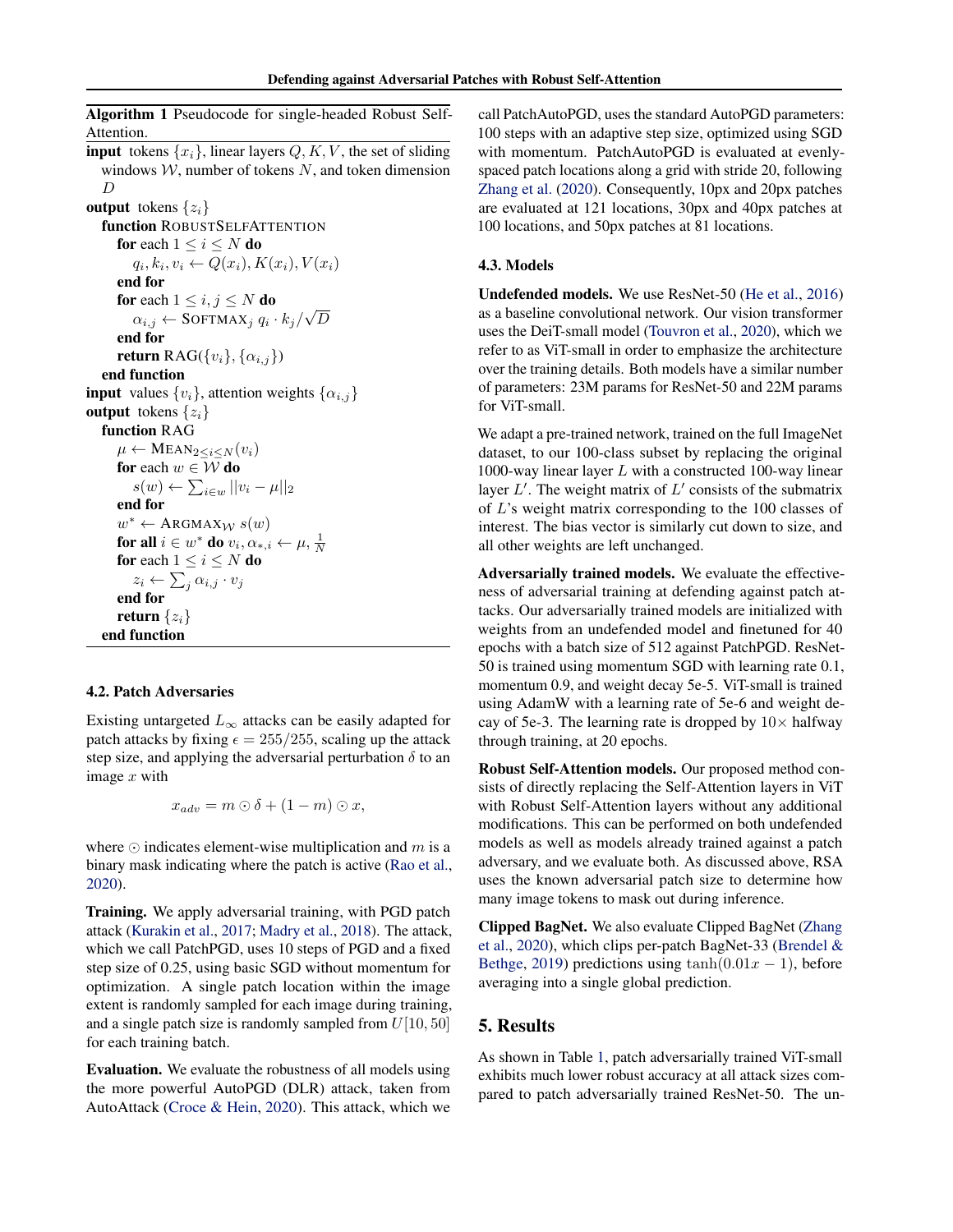Defending against Adversarial Patches with Robust Self-Attention

<span id="page-3-0"></span>

|                               |        | Robust accuracy |       |       |       |       |  |  |  |  |
|-------------------------------|--------|-----------------|-------|-------|-------|-------|--|--|--|--|
| <b>Network</b>                | Clean  | 10px            | 20px  | 30px  | 40px  | 50px  |  |  |  |  |
| Clipped BagNet                | 77.15  | 53.32           | 33.59 | 18.55 | 8.79  | 2.73  |  |  |  |  |
| ResNet-50                     | 90.63  | 40.23           | 9.18  | 1.17  | 0.00  | 0.00  |  |  |  |  |
| + PatchPGD adv. tr.           | 91.41  | 74.80           | 67.58 | 64.65 | 59.57 | 54.69 |  |  |  |  |
| ViT-small                     | 93.16  | 45.70           | 0.00  | 0.00  | 0.00  | 0.00  |  |  |  |  |
| $+$ PatchPGD adv. tr.         | 91.60  | 68.16           | 45.90 | 31.45 | 25.78 | 14.84 |  |  |  |  |
| + RSA                         | Tbl. 2 | 83.20           | 72.46 | 68.55 | 56.25 | 43.16 |  |  |  |  |
| $+$ PatchPGD adv. tr. $+$ RSA | Tbl. 2 | 84.57           | 80.86 | 80.08 | 69.73 | 61.13 |  |  |  |  |

Table 1. Classification accuracy on clean and adversarial ImageNet-100 validation images with varying attack sizes. Clean accuracy of ViT-RSA models depends on setting of patch size hyperparameter and is presented in Table 2. Best results are in bold.

| <b>Network</b>                                                            |  |  | $0px$ 10px 20px 30px 40px 50px              |  |
|---------------------------------------------------------------------------|--|--|---------------------------------------------|--|
| $ViT$ -small + $RSA$                                                      |  |  | $\vert$ 93.16 92.58 90.43 90.43 88.67 83.98 |  |
| ViT-small + PatchPGD adv. tr. + RSA   91.60 89.45 88.09 88.09 87.11 84.18 |  |  |                                             |  |

Table 2. Classification accuracy on clean ImageNet-100 images of ViT-RSA models, under varying settings of known patch attack size. 0px assumes no attack and is equivalent to the standard ViT-small architecture evaluated on clean images.

defended ViT-small model also reaches 0% accuracy with much smaller attacks (20px) than ResNet-50 (40px). However, our experiments indicate that simply replacing Self-Attention with Robust Self-Attention provides a substantial improvement to robust accuracy at all patch sizes.

Combining ViT-RSA with patch adversarial training further improves robust accuracy, exceeding the robust accuracy of ResNet-50 by more than 15.4% against 30px attacks. Relative to patch adversarially trained ResNet-50, ViT-RSA with patch adversarial training trades off clean accuracy for robust accuracy against, as we can see in Table 2.

Notably and in contrast to standard adversarial training [\(Tsipras et al.,](#page-4-0) [2019;](#page-4-0) [Zhang et al.,](#page-4-0) [2019\)](#page-4-0), patch adversarial training actually improves clean accuracy— by 0.8% with ResNet-50. Patch adversarial training may be viewed as a form of cutout data augmentation [\(Devries & Taylor,](#page-4-0) [2017\)](#page-4-0), which is well-known to improve model performance. Surprisingly, patch adversarial training hurts clean accuracy for ViT-small by 1.6%.

## 6. Discussion

Baselines. Simple patch adversarial training is a surprisingly strong baseline for defending convolutional neural networks against patch attacks in practice, even without location optimization [\(Rao et al.,](#page-4-0) [2020\)](#page-4-0). Further work is needed to evaluate how much location optimization helps.

ViT architecture. Our experiments suggest that the ViT architecture is more susceptible to adversarial patches than ResNet-50, both when undefended and when trained against patch adversaries. A significant possibility is that our hyperparameter tuning was insufficient for finding strong optimization hyperparameters for ViT patch adversarial training due to the difficulty of optimizing ViT models in general [\(Chen et al.,](#page-4-0) [2021b;a\)](#page-4-0).

Sub-optimal training also help explain why patch adversarial training improved clean accuracy for ResNet but hurt clean accuracy for ViT. Indeed, for many hyperparameter settings ResNet-50 achieves the highest robust validation accuracy after a single epoch of patch adversarial training, whereas ViT-small continues to slowly improve through training.

Robust aggregation mechanisms. We experimented with a variety of robust aggregation mechanisms inspired by the field of robust statistics. However, the simplest robust aggregation mechanisms such as clipping, trimming, and winsorization are not directly applicable to vector-valued variables. Robust aggregation mechanisms which do operate on vector-valued variables such as the weighted median and weighted medoid are either computationally infeasible (median) or yielded poor results (medoid).

Certified robustness. Our work raises the question of whether it is possible to develop robust aggregation mechanisms for ViTs that admit certified robustness proofs.

## 7. Conclusion

We introduced a new defense against patch adversarial examples which appears to outperform strong empirical baselines. While initial results are promising, further evaluation is required to confirm the robustness of our method.

## 8. Acknowledgements

This work was supported by Facebook through the FAIR-BAIR Commons, by the Berkeley Deep Drive project, and by Open Philanthropy.